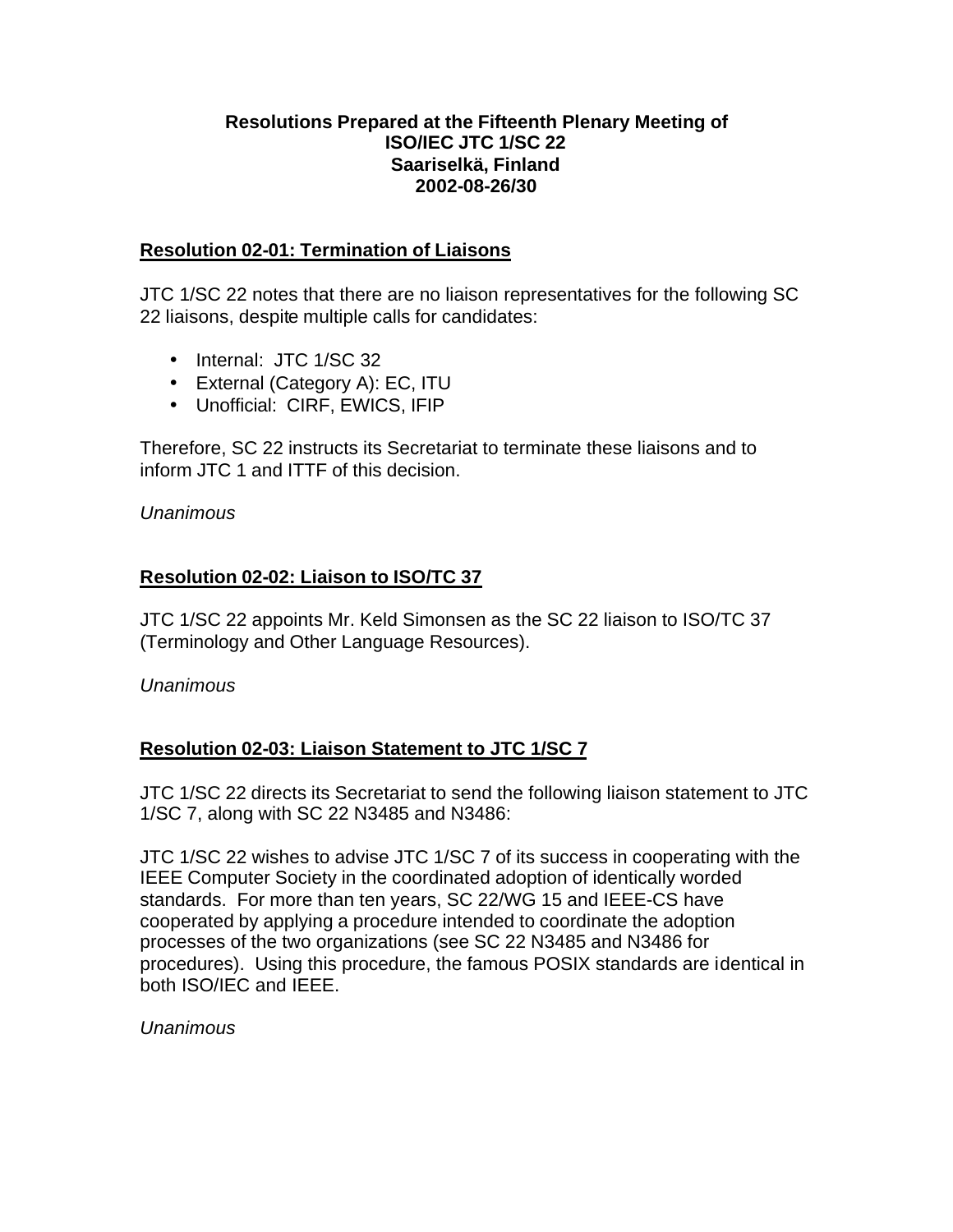# **Resolution 02-04: Progress of APL Amendment Projects**

JTC 1/SC 22, noting that the projects 1.22.09.02 (PDAM 1 to ISO/IEC 8485 - Character Repertoire for APL) and 1.22.24.02 (PDAM 1 to ISO/IEC 13751 - Character Repertoire for Extended APL) were approved via letter ballot at the PDAM stage in 2000 without any NB comments (see SC 22 N3094 and N3095), instructs its Secretariat to circulate the texts contained in SC 22 N3067 and N3082 to SC 22 members for FPDAM ballot per the JTC 1 Directives.

*Unanimous*

## **Resolution 02-05: Authorization to SC 22 Secretariat Regarding Free Availability of Technical Reports and Technical Corrigenda**

JTC 1/SC 22 authorizes the SC 22 Secretariat to administratively grant SC 22's endorsement of requests for free availability of SC 22 Technical Reports and Technical Corrigenda and to send such requests directly to the JTC 1 Secretariat per the JTC 1 policy on the free availability of Technical Reports (see JTC1 Sendai Resolution 32 and JTC 1 N 5165).

The procedure for this action is as follows:

Any SC 22 Working Group may request the SC 22 Secretariat to propose free availability for a document maintained by the Working Group. The WG request must identify the document and provide answers to the following questions:

- Is the document a Technical Report?
- Is the document a Technical Corrigendum?
- Is the document (or one that is identical apart from boilerplate) already freely available from some other source?
- Is the document merely a reference to another document?

If the answer to any of these questions is "Yes", the Secretariat will verify the correctness of the answer, approve the request on behalf of SC 22, and forward the request to JTC1 for further processing noting that it meets the criteria of Sendai Resolution 32. If the answer to all of these questions is "No", then the Secretariat will reject the request for administrative submission. If the WG believes that a rejected document qualifies for free availability under the terms of JTC1 N 5165, it may request free availability under this criterion via the traditional SC 22 balloting process.

*Unanimous*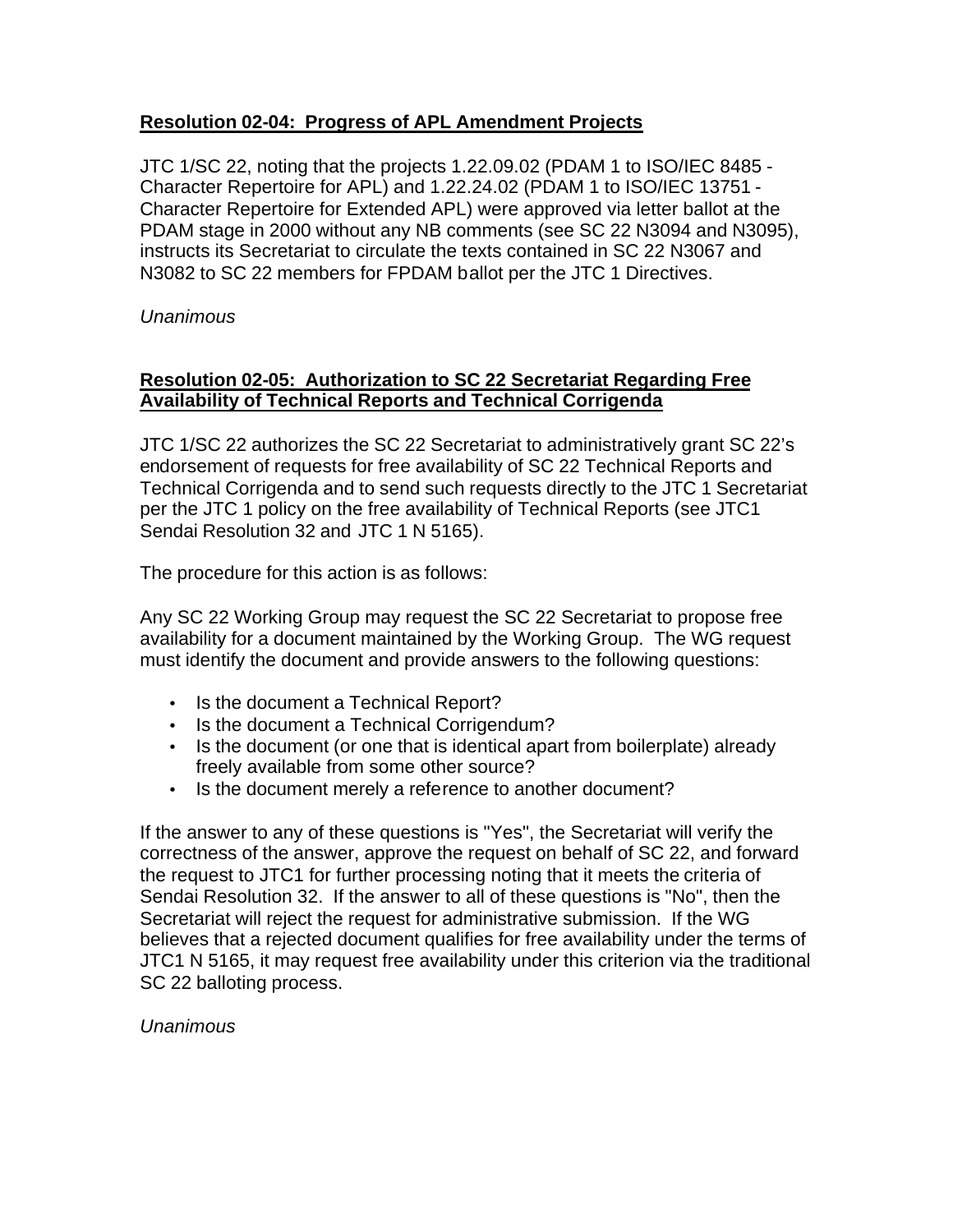# **Resolution 02-06: Approval of WG 9 Liaison Requests**

JTC 1/SC 22 approves the request from WG 9 for Category C Liaison with Ada-Europe and directs the SC22 Secretariat to forward this request to JTC 1 for approval, along with the rationale contained in SC 22 N3425.

JTC 1/SC 22 approves the request from WG 9 for Category C Liaison with the Association for Computing Machinery's Special Interest Group on Ada (SIGAda) and directs the SC22 Secretariat to forward this request to JTC 1 for approval, along with the rationale contained in SC 22 N3426.

*Unanimous*

# **Resolution 02-07: Disbandment of WG 13 – Modula-2**

JTC 1/SC 22, noting that WG 13 does not have any active projects and the WG 13 Convenor does not anticipate any in the future, approves the disbandment of WG 13. SC 22 accepts the offer from Mr. Martin Schoenhacker to serve as a point of contact should any maintenance issues arise with the published WG 13 standards.

*Unanimous*

# **Resolution 02-08: Retention of Projects Not Progressing for Three Years or More - JTC 1.22.14515-2 and JTC 1.22.18011**

JTC 1/SC 22, notes that projects 1.22.14515-2, ISO/IEC DIS 14515-2, Shell and Utilities Test Methods, and 1.22.18011, ISO/IEC CD 18011, POSIX Realtime Distributed Systems API, have not progressed for three years or more.

The SC 22 Secretariat is instructed to send the text of project 1.22.14515-2 that was balloted for DIS to ITTF for FDIS ballot as the DIS ballot was approved without any NB comments (see SC 22 N2677).

Per the recommendation of SC 22/WG 15, project 1.22.18011 shall not be withdrawn at this time. WG 15 is instructed to send the text for concurrent registration and CD approval ballot (per Berlin Resolution 99-15) to the SC 22 Secretariat by 2003-08-01 or the project will be withdrawn by the Secretariat on that date, pending JTC 1 approval.

# *Unanimous*

# **Resolution 02-09: Status of SC 22/WG 15**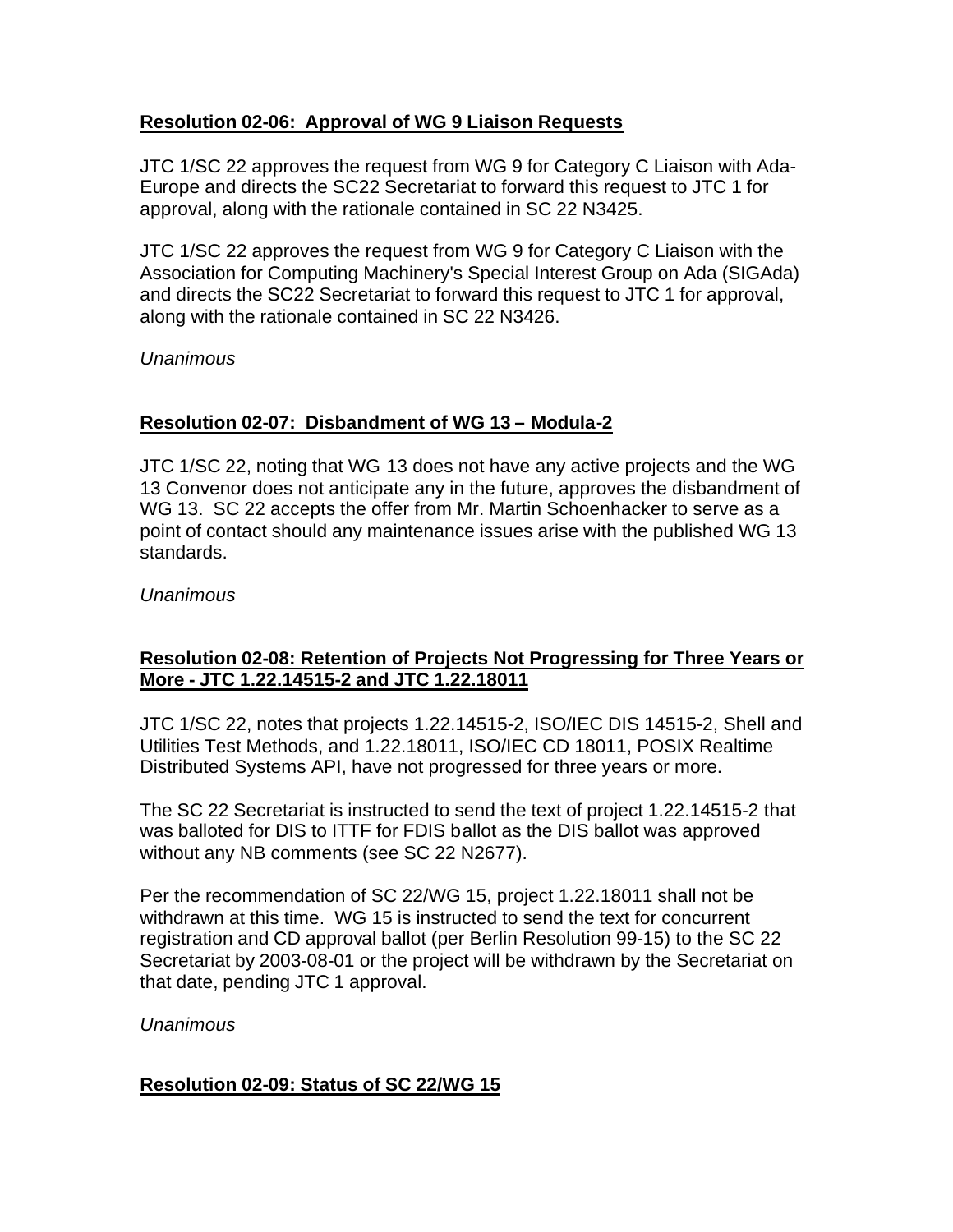JTC 1/SC 22 notes that there has been little official activity within WG 15 for the past 3 years, explicitly:

- There has been a lack of scheduled meetings in spite of direct requests from member bodies for such meetings;
- There has been a lack of attendance by the WG 15 convenor or representative at SC 22 Plenaries;
- There has been a lack of comprehensive reports to SC 22 Plenaries that substitute for absence;
- Documents have been lost in ISO processes and there is no evidence of action by the convenor to rectify the situation for extended periods of time.

Several SC 22 National Bodies have received reports regarding serious discussion of the termination of SC 22/WG 15 because there is no more active work. This perception (that there is no more active work) is directly contradicted by reports that those SC 22 National Bodies have received from the POSIX marketplace. Additionally, SC 22 notes that there is ongoing maintenance activity to be supported.

SC 22 requests a written report from the convenor of WG 15 by 2002-10-31 to address the issues raised in this resolution. This report must include the WG 15 business plan, give a concrete meeting schedule, and show how WG 15 intends to work with the international community in the ongoing development and maintenance of POSIX.

*Unanimous*

# **Resolution 02-10: Authorization for Registration Ballot of JTC 1.22.18015**

JTC 1/SC 22 authorizes its Secretariat to conduct a PDTR registration ballot for ISO/IEC PDTR 18015, C++ Performance (Type 3 TR).

#### *Unanimous*

# **Resolution 02-11: Authorization for Registration Ballot of JTC 1. 22.02.01.01**

JTC 1/SC 22 authorizes its Secretariat to conduct a concurrent registration and CD approval ballot for the revision of ISO/IEC 1539-1:1997, Programming language Fortran, Part 1.

*Unanimous*

# **Resolution 02-12: Standards for 2003 Periodic Review**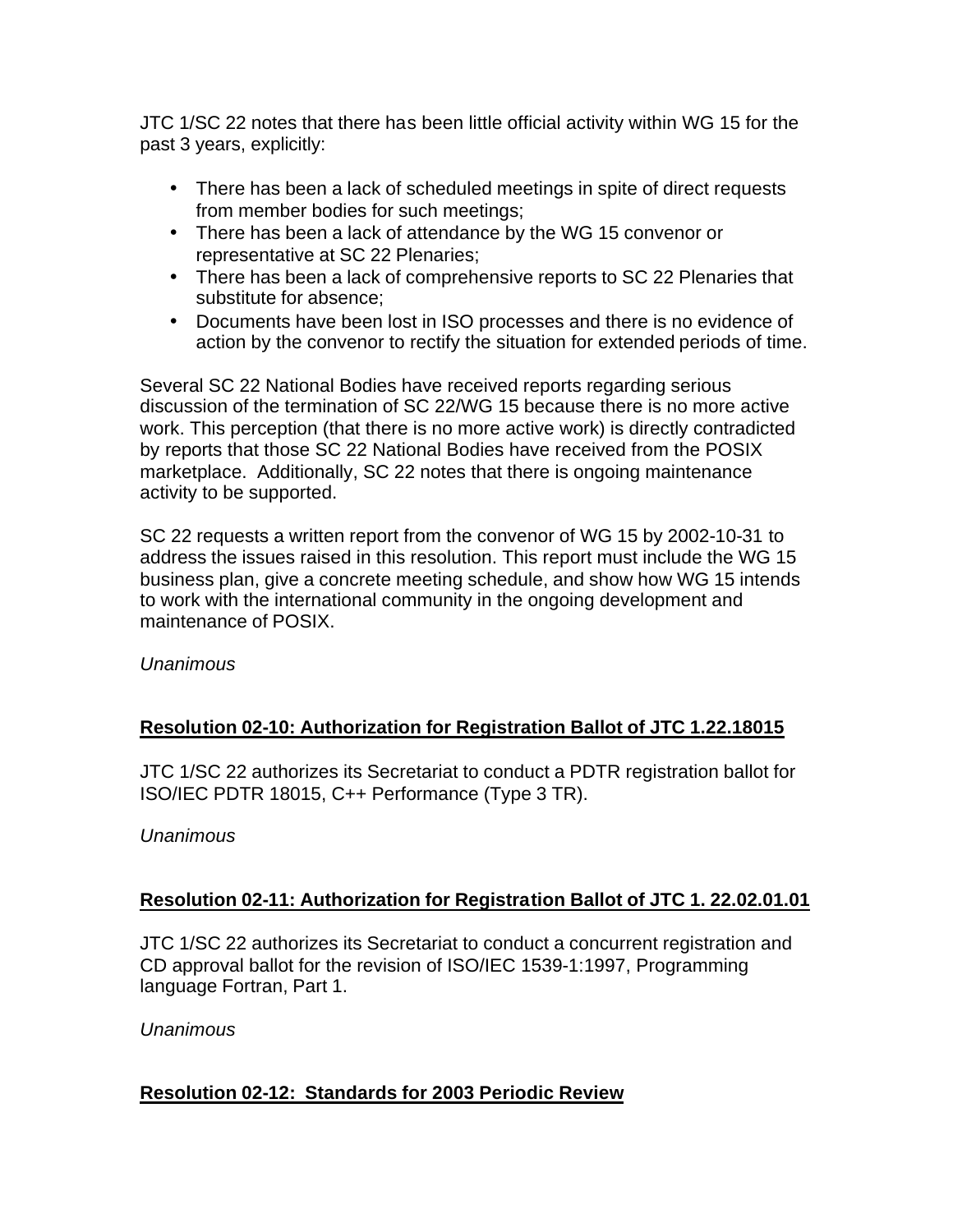JTC 1/SC22 recommends to JTC 1 that at the end of their 5-year review period:

The following standards be confirmed:

- ISO/IEC 9945-2:1993 POSIX Shell and Utilities (Note: SC 22 expects that this standard will be replaced by the new publication of ISO/IEC 9945, Parts 1-4)
- ISO/IEC 10514-2:1998 Generics in Modula-2
- ISO/IEC 10514-3:1998 Object-Oriented Extensions to Modula-2
- ISO/IEC 13719-1:1998 PCTE, Part 1
- ISO/IEC 13719-2:1998 PCTE, Part 2
- ISO/IEC 13719-3:1998 PCTE, Part 3
- ISO/IEC 13719-4:1998 IDL Binding to PCTE

The following standard be revised:

ISO/IEC 14882:1998 - Programming Language C++

JTC 1 instructs its Secretariat to inform JTC 1 and ITTF of these recommendations.

*Unanimous*

# **Resolution 02-13: Publication Method for ISO/IEC 14651**

JTC 1/SC 22 instructs its Secretariat to contact ITTF with the request that it publish Amendment 1 to ISO/IEC 14651 together with the (already published) international standard ISO/IEC 14651, on a single CDROM. Upon publication of the Amendment, this CDROM should therefore contain the following:

- ISO/IEC 14651:2000
- Amendment 1 to ISO/IEC 14651:2000 (currently under ballot)
- The table that goes along with the Amendment: ISO14651\_2002\_TABLE1\_en.txt (for the English version) ISO14651\_2002\_TABLE1\_fr.txt (for the French version)

*Unanimous*

# **Resolution 02-14: Withdrawal of Projects**

JTC 1/SC 22 instructs its Secretariat to withdraw the following projects, pending JTC 1 approval: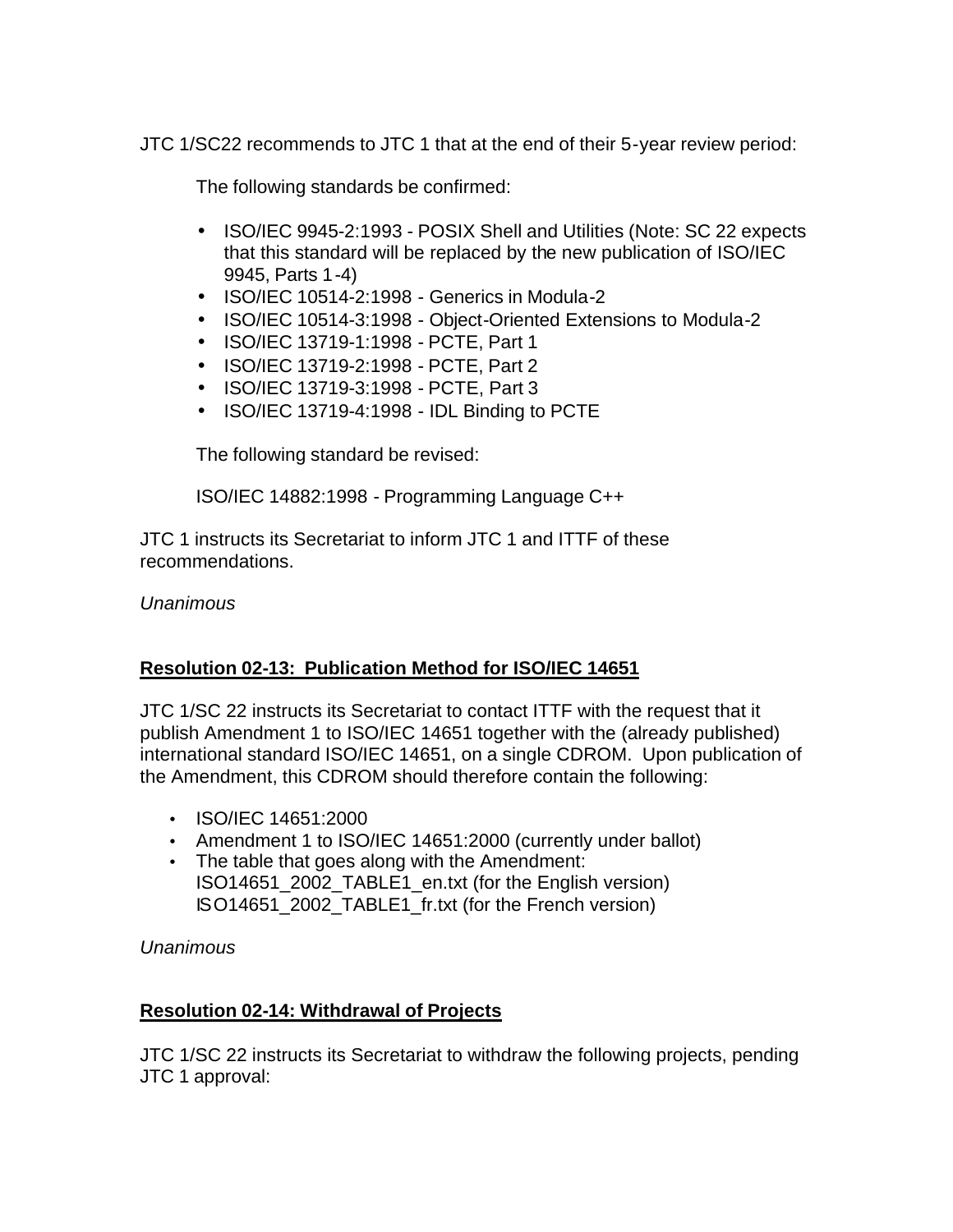- 1.22.21.02.03, PDAM 1 to ISO/IEC 9945-2, Amendment 1 on Batch Services Portability Extensions to IS 9945-2, POSIX - Part 2: Shell and Utility Security Administration
- 1.22.21.03.05, DIS 15068-3, POSIX System Administration User **Administration**
- 1.22.39, PDAM 5 to ISO/IEC 9945-1, Amendment 5 to Portable Operating System Interface (POSIX) - Part 1: System API
- 1.22.40, PDAM 8 to ISO/IEC 9945-1, Amendment 8 to Portable Operating System Interface (POSIX) - Part 1: System API
- 1.22.41, FPDAM 2 to ISO/IEC 9945-2, Amendment 2 to IS 9945-2, POSIX - Part 2: Shell and Utility Security Administration
- 1.22.15287.01, FPDISP 15287-1, POSIX Supercomputing Application Environment Profiles
- 1.22.15879, DIS 15879, Distributed Software Administration DCE-RPC Interoperability (XDSA/DCE)

# **Resolution 02-15: NB Comment Template**

JTC 1/SC 22 notes that the recent ISO requirement that NB comments on ballots be in specified formats fails to provide for preparing such comments using non proprietary software. SC 22 directs its Secretariat to contact JTC 1 with the request that JTC 1 asks ITTF for an open systems template (such as HTML) for preparing these NB comments.

# *Unanimous*

# **Resolution 02-16: Cooperative Agreement with CEN/TC 304**

In noting the resolutions taken at the  $14<sup>th</sup>$  CEN BT/TCMG Meeting in Brussels, 2002-06-25, specifically the CEN decision to declare CEN/TC 304 dormant once three explicitly mentioned projects have been approved by CEN, and further noting that only one of these three projects (project 00304030: prCR 14381 - European Fallback Rules - Fallbacks for Latin, Greek and Cyrillic scripts) has a relationship with projects within SC 22, JTC 1/SC 22 instructs its Secretariat to terminate the Cooperative Agreement with CEN/TC 304 upon adoption of project 00304030, but no later than the end of the 2003 SC 22 Plenary session.

# *Unanimous*

## **Resolution 02-17: Recommendation on Cultural and Linguistic Adaptability and User Interface (CLAUI) Technical Direction**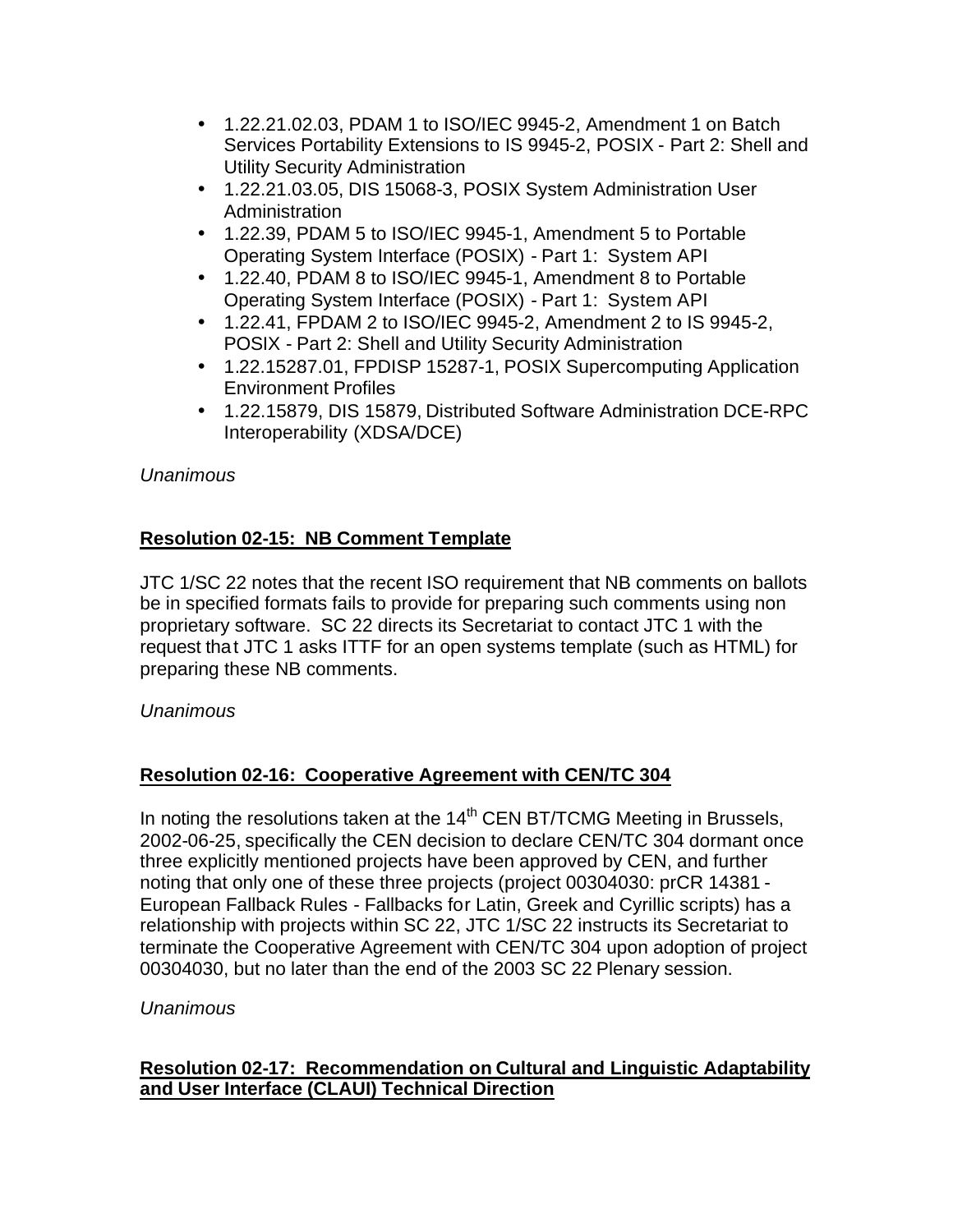JTC 1/SC 22 notes the difficulty that the CLAUI coordination bodies' participants have had with meeting organization and the determination of agendas. We believe that the appointment of a permanent chairperson for the CLAUI coordination meetings as well as the co-location of these meetings with JTC1 Plenaries would help reduce these difficulties. SC 22 recommends this approach to JTC 1. SC 22 also suggests a clarification by JTC 1 of CLAUI coordination meeting participation rules when teleconferencing means are used and the effect this has on voting rights.

*Approve - 8 (Canada, Finland, Germany, Japan, Netherlands, Norway, Republic of Korea, UK) Disapprove - 1 (USA)*

### **Resolution 02-18: Response to SC 22 N3477 - Danish Contribution to JTC 1 Calling for a Periodical SC Voting Structure**

JTC 1/SC 22 instructs its Secretariat to send the following to the JTC 1 Secretariat for review at the October 2002 JTC 1 Plenary:

SC 22 expresses its sympathy with Denmark's supposed objective to have their experts meet four times a year prior to scheduled ballot close dates. However, there are issues of concern such as highly concentrated workloads for the SC 22 Secretariat and National Bodies around the four main ballot input and close dates and the possibility of longer ballot periods that could result from narrowly missing the input due dates. SC 22 also notes that any dates chosen would conflict with regularly scheduled meeting dates for other National Bodies. For these reasons, SC 22 does not support the proposal, but SC 22 would be willing to re-examine any future proposals related to increasing administrative efficiency provided that they do not contain the possibility of longer ballot periods.

#### *Unanimous*

#### **Resolution 02-19: Response to SC 22 N3417, Draft JTC 1 response to JTC 1 N 6728, Reflections and recommendations on the future of ISO/IEC JTC 1**

JTC 1/SC 22 instructs its Secretariat to send the following to the JTC 1 Secretariat for review at the October 2002 JTC 1 Plenary:

SC 22 believes that JTC 1 N 6778 is insufficiently responsive to the requests from ISO and IEC.

SC 22 recognizes that many ICT standards are now developed outside the ISO/IEC arena by consortia and fora due to a number of reasons. Some of these reasons cannot be addressed by changes to JTC 1 working practices.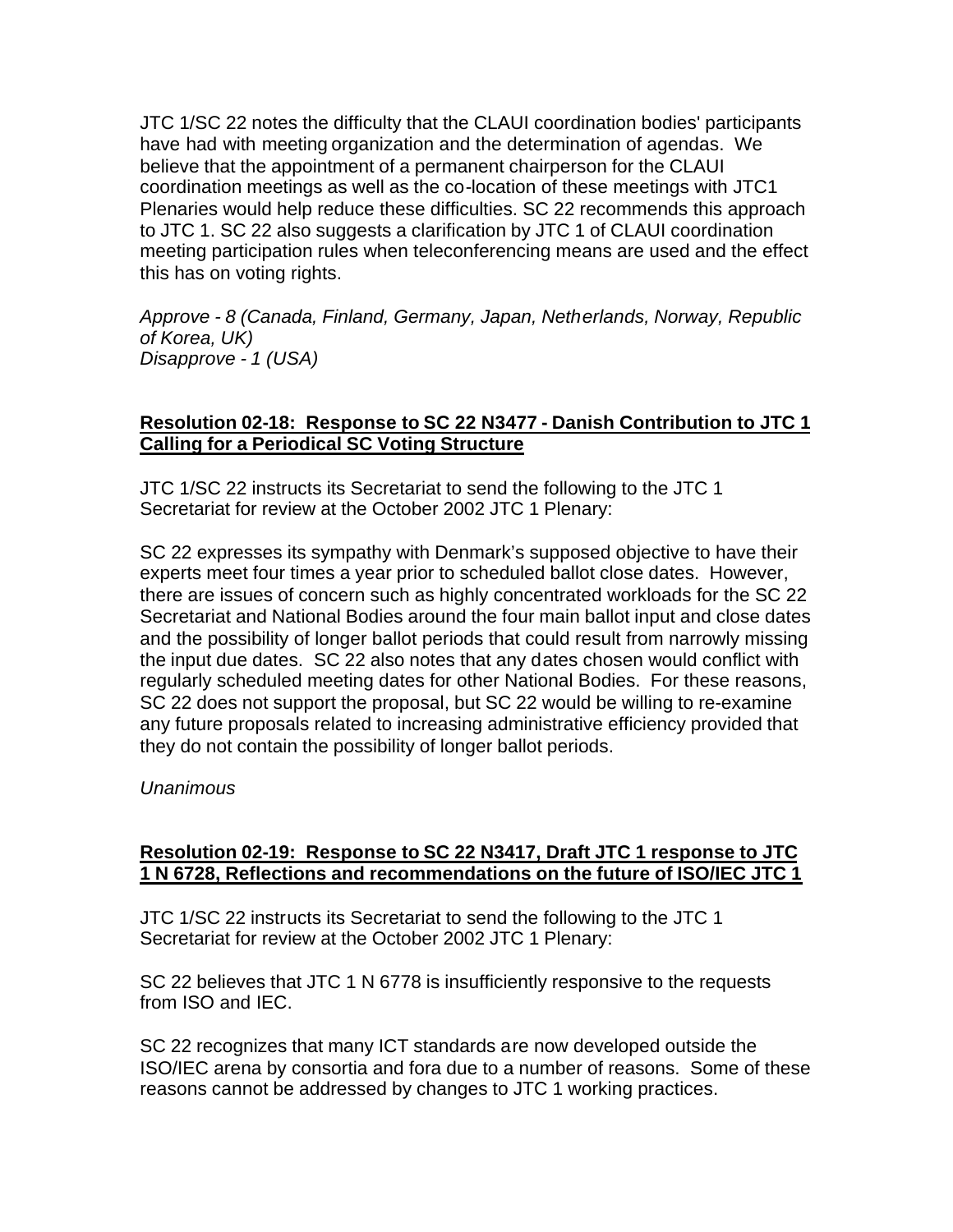Therefore, standards will continue to be developed in this manner in the future, with both benefits and drawbacks to this approach.

SC 22 does not believe that it has a full understanding of the needs of its customers (which include but are not limited to manufacturers, consumers, government, and standards purchasers). SC 22 believes that it is important for the continued success of the subcommittee to organize a workshop to determine these needs. SC 22 requests that JTC 1 organize such a workshop on behalf of all JTC 1 subcommittees, to be held either electronically or face to face. If this workshop is not organized, SC 22 instructs its Chair and Secretariat to organize this meeting at the SC 22 level.

*Unanimous*

## **Resolution 02-20: Request for Modification of Fast Track and PAS Processes**

JTC 1/SC 22 instructs its Secretariat to send the following to the JTC 1 Secretariat for review at the October 2002 JTC 1 Plenary:

Recent SC 22 National Body experiences with the Fast Track process suggests that it can be very difficult to provide adequate review of large documents. To wit, in the recent standardization of C# and CLI, a number of usually active SC 22 National Bodies admit to passing or abstaining on the ballot because they could not provide adequate review in the time available.

Therefore, SC 22 requests that JTC 1 consider modification of the Fast Track and PAS processes to accommodate the processing of large documents by National Bodies.

Possible approaches might include criteria for relevance, workshop style review, trial usage, or multi-stage review.

*Unanimous*

#### **Resolution 02-21: Establishment of Ad Hoc on Marketing and Education**

JTC 1/SC 22 directs its Chair and Secretariat to organize an ad hoc to perform a marketing and education function within SC 22-related areas.

This ad hoc should examine the standards marketplace to determine areas where SC 22 can support the development of language standards as well as take direct action to let other organizations know the strengths that SC 22 can bring to the table. In particular, such an ad hoc could promote the idea that SC 22 can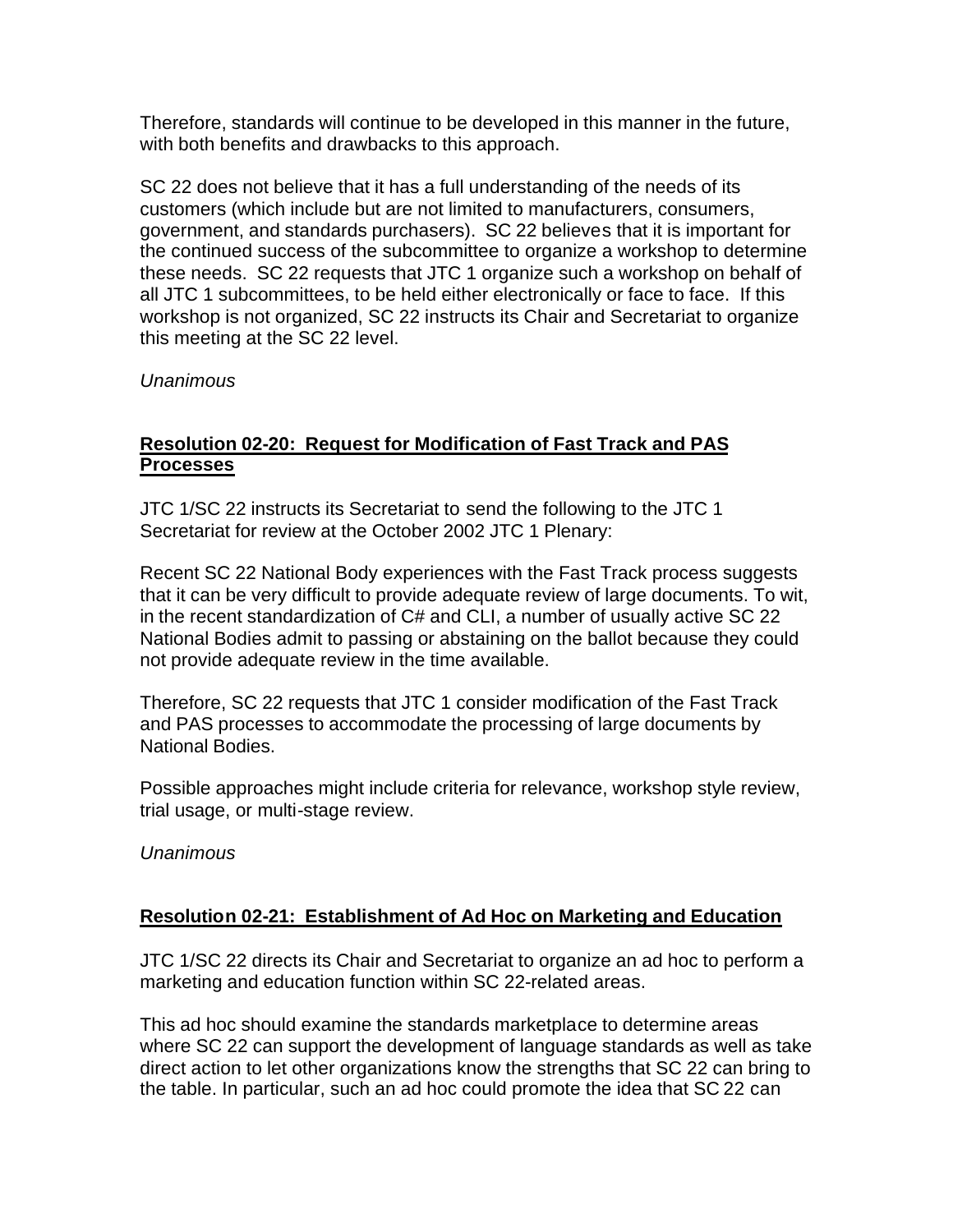support such standardization through working groups and international workshops.

Additionally, this ad hoc should look for opportunities to educate possible submitters of standards or consumers of standards about the strengths of SC 22 in the language and language environments standardization area, and how SC 22 can help them achieve international standardization of their products.

*Unanimous*

## **Resolution 02-22: Utilization of JTC 1 International Workshop Agreements**

JTC 1/SC 22 encourages its WG Convenors to consider using the JTC 1 International Workshop Agreement for the development of new work items with a view towards involving additional interested parties who are currently not participating in SC 22. It may also serve as a possible method of improving current standardization practices and the external perception thereof.

SC 22 further encourages its Chair and WG Convenors to seek additional opportunities to initiate workshops with possible interested parties who are not currently SC 22 participants.

*Approve - 8 (Canada, Finland, Germany, Japan, Netherlands, Republic of Korea, UK, USA) Disapprove - 1 (Norway)*

# **Resolution 02-23: Acknowledgements from the Future of SC 22 Ad Hoc**

JTC 1/SC 22 thanks Mr. Jonathan Hodgson for his work as rapporteur and his note keeping which kept the chair organized and on track, and to the ad hoc meeting participants for their enlightened contributions to a rather nebulous topic area.

*Unanimous*

#### **Resolution 02-24: Recommendation on Coded Character Sets Support**

JTC 1/SC 22 believes that programming languages should offer the appropriate support for ISO/IEC 10646, and the Unicode character set where appropriate.

*Approve - 8 (Canada, Finland, Germany, Japan, Netherlands, Republic of Korea, UK, USA) Disapprove - 0*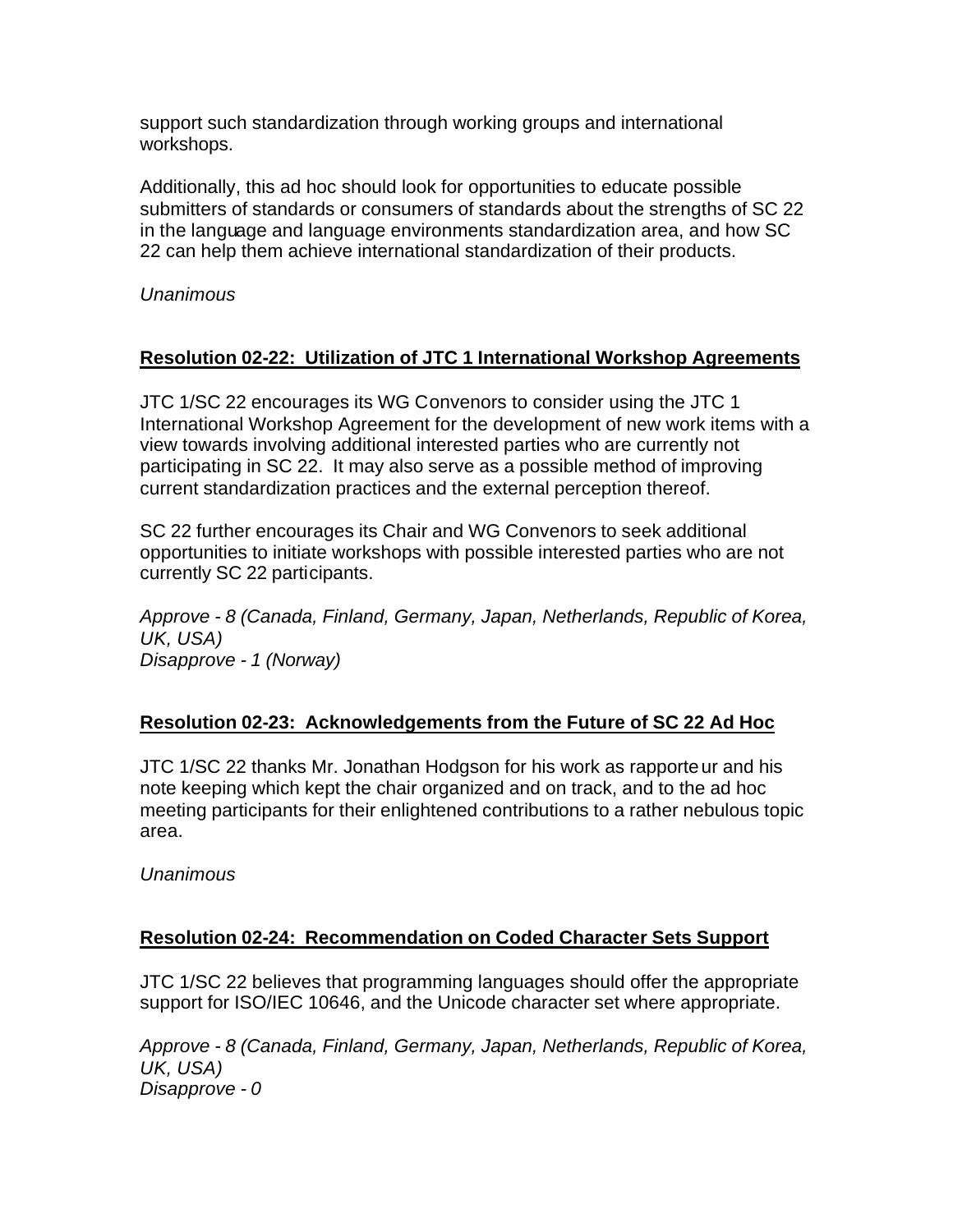*Abstain - 1 (Norway)*

## **Resolution 02-25: Guidance to SC 22/WG 20**

JTC 1/SC 22 instructs SC 22/WG 20, and encourages the Unicode Consortium and SC 2/WG 2, to work together in a harmonious and constructive way. SC 22 believes that it is very important to programming languages that these three groups cooperate closely.

*Approve - 7 (Canada, Finland, Germany, Japan, Netherlands, UK, USA) Disapprove - 1 (Norway) Abstain - 1 (Republic of Korea)*

### **Resolution 02-26: Acknowledgements from the Coded Character Sets Ad Hoc**

JTC 1/SC 22 wishes to acknowledge the following from the Coded Character Sets Ad Hoc:

- Thanks the Unicode Consortium for the SC 22 N3454 and N3476 contributions.
- Thanks Mr. Asmus Freytag for spending the time and energy to walk the Character Set Ad hoc through SC 22 N3476.
- Thanks Mr. Jim Melton of JTC 1/SC 32 for his perspectives regarding SQL.
- Thanks INCITS L2 and Mr. Mike Ksar for the L2/02-107 contribution.
- Thanks Ms. Ann Bennett and Mr. Don Schricker and WG 4 for the SC 22 N3465.
- Thanks Mr. Keld Simonsen for taking the Character Set Ad hoc through SC 22 N3463, as well as for acting as secretary for the Character Set Ad hoc.
- Apologizes to Mr. Frank Farance for the ad hoc not having the time to address the contribution contained in SC 22 N3473.

*Unanimous*

# **Resolution 02-27 Appointment of Project Editors**

JTC 1/SC 22 approves the following appointments as SC 22 Project Editors:

• Mr. Larry Jones and Mr. Douglas Walls (Backup Project Editor) for 1.22.20.01 – ISO/IEC 9899:1999 - Programming Language C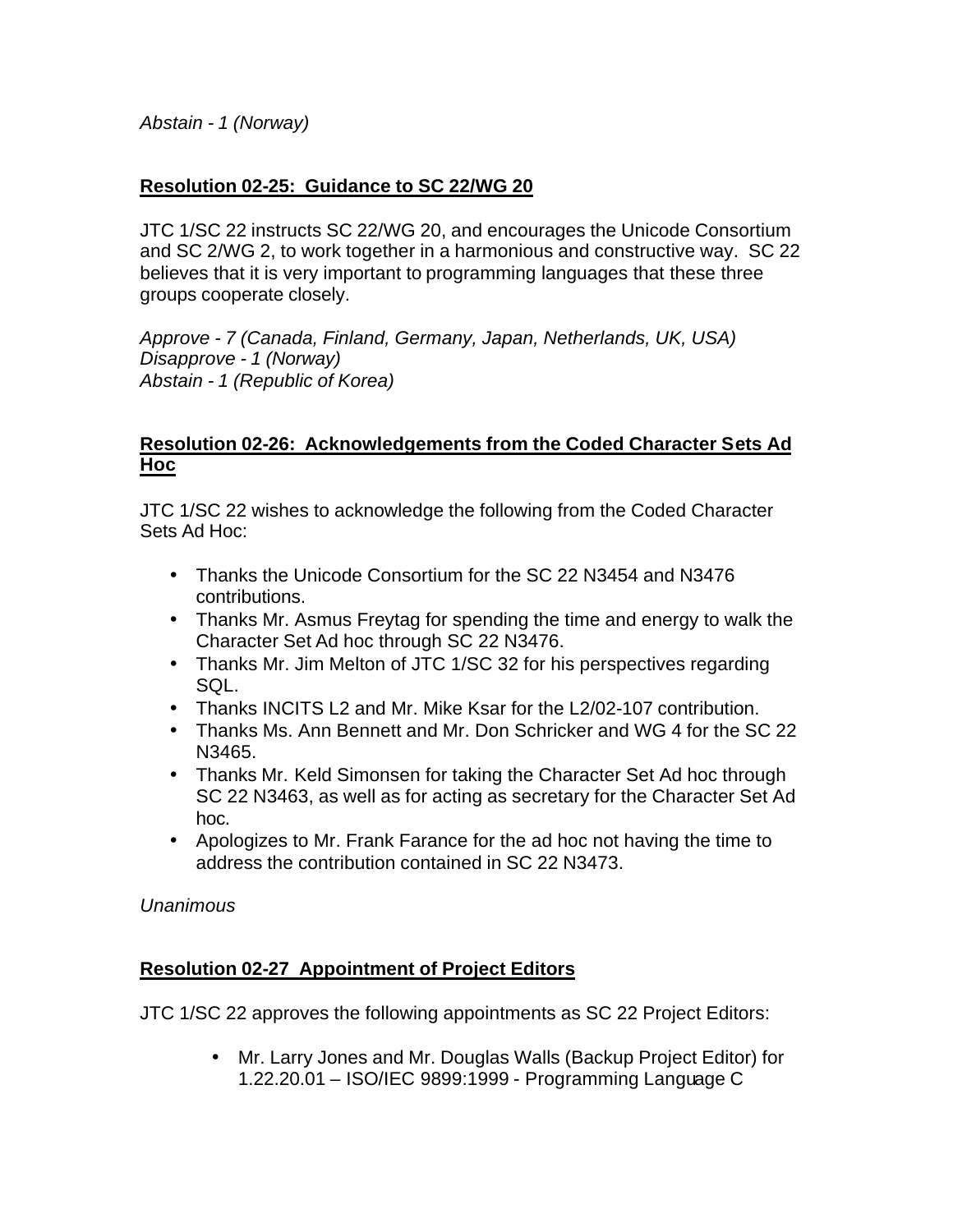- Mr. Willem Wakker and Mr. John Benito (Backup Project Editor) for 1.22.18037 – ISO/IEC TR 18037, C Extensions to Support Embedded Processors (Technical Report)
- Mr. Nobuyoshi Mori and Mr. John Benito (Backup Project Editor) for 1.22.19769 – ISO/IEC TR 19769 - Specification for additional character data types to the programming language C (Type 2 TR)
- Mr. Marc Küster for 1.22.13 ISO/IEC TR 10176 Guidelines for the Preparation of Programming Language Standards (Fourth edition)
- Mr. Dan Nagle for 1.22.02.03 ISO/IEC 1539-3 Fortran Part 3: Conditional compilation
- Mr. Pascal Leroy and Mr. Randall Brukardt for 1.22.10.01.01 Amendments to ISO/IEC 8652:1995

# **Resolution 02-28: Appointment of Working Group 4 Convenor**

JTC 1/SC22 approves the appointment of Mr. Don Schricker as Convenor of WG 4 – COBOL.

*Unanimous*

# **Resolution 02-29: Re-appointment of Working Group 5 Convenor**

JTC 1/SC 22 approves the re-appointment of Mr. John Reid as Convenor of WG 5 – Fortran.

*Unanimous*

# **Resolution 02-30: Re-appointment of Working Group 11 Convenor**

JTC 1/SC 22 approves the re-appointment of Mr. Willem Wakker as Convenor of WG 11 – Binding Techniques.

*Unanimous*

# **Resolution 02-31: Re-appointment of Working Group 14 Convenor**

JTC 1/SC 22 approves the re-appointment of Mr. John Benito as Convenor of  $WG$  14 –  $C$ .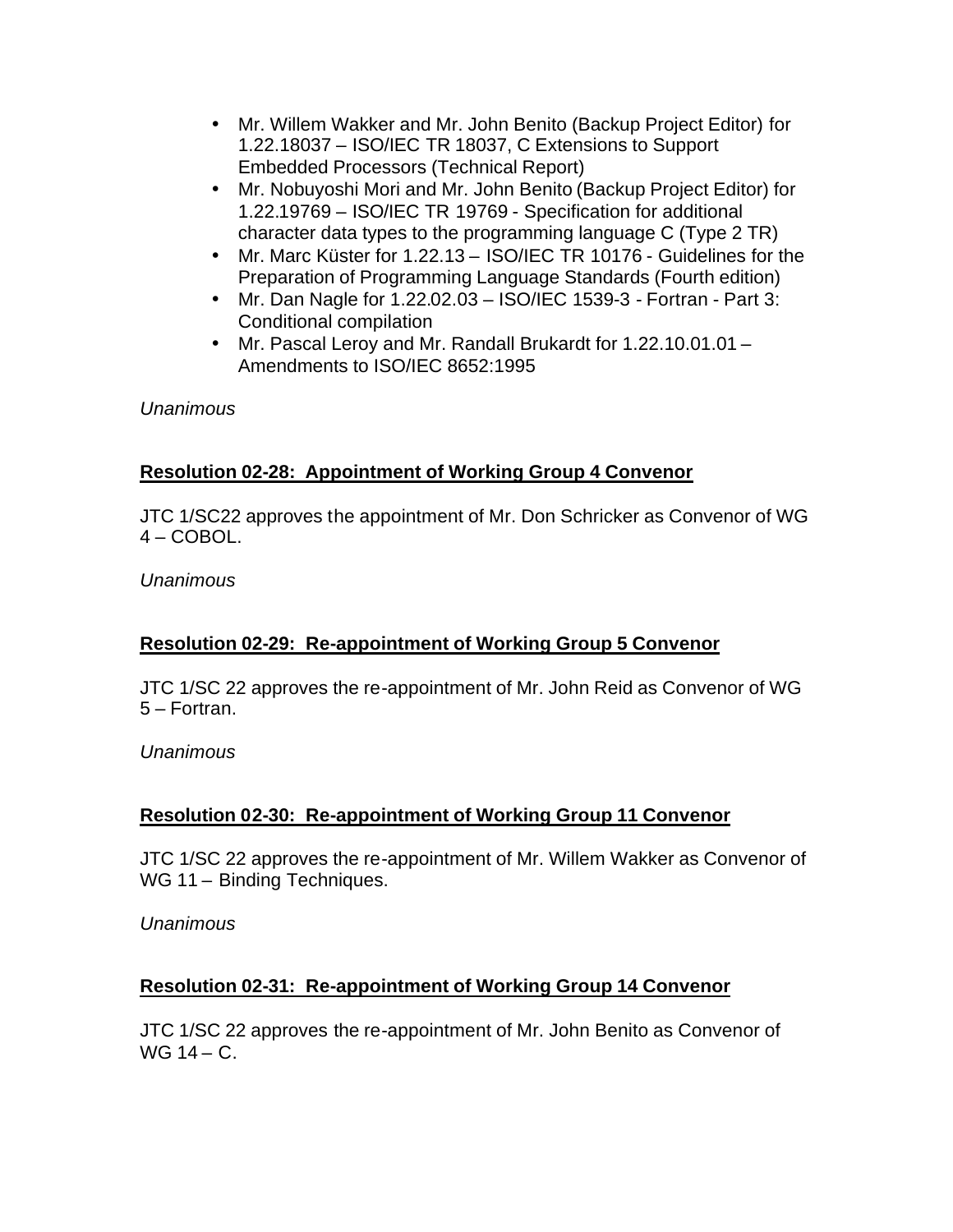# **Resolution 02-32: Appointment of Working Group 16 Convenor**

JTC 1/SC 22 approves the appointment of Mr. Taiichi Yuasa as Convenor of WG  $16 -$ Lisp.

*Unanimous*

## **Resolution 02-33: Re-appointment of Working Group 17 Convenor**

JTC 1/SC 22 approves the re-appointment of Mr. Jonathan Hodgson as Convenor of WG 17 – Prolog.

*Unanimous*

# **Resolution 02-34: Appointment of Working Group 20 Convenor**

JTC 1/SC 22 approves the appointment of Mr. Ken Whistler as Convenor of WG 20 – Internationalization.

#### *As the US NB requested a letter ballot on this resolution, no vote was taken at the Plenary and this resolution was not approved.*

# **Resolution 02-35: Appointment of Working Group 21 Convenor**

JTC 1/SC 22 approves the appointment of Mr. Herb Sutter as Convenor of WG  $21 - C_{++}$ .

*Unanimous*

# **Resolution 02-36: JTC 1/SC 22 Plenary for 2003**

JTC 1/SC 22 thanks the Norwegian National Body for its generous offer to host the 2003 Plenary in Oslo, Norway, and is pleased to accept the offer.

SC 22 suggests the following dates which take into account the schedules of SC 22 members:

- First Choice: 15-19 September
- Second Choice: 8-12 September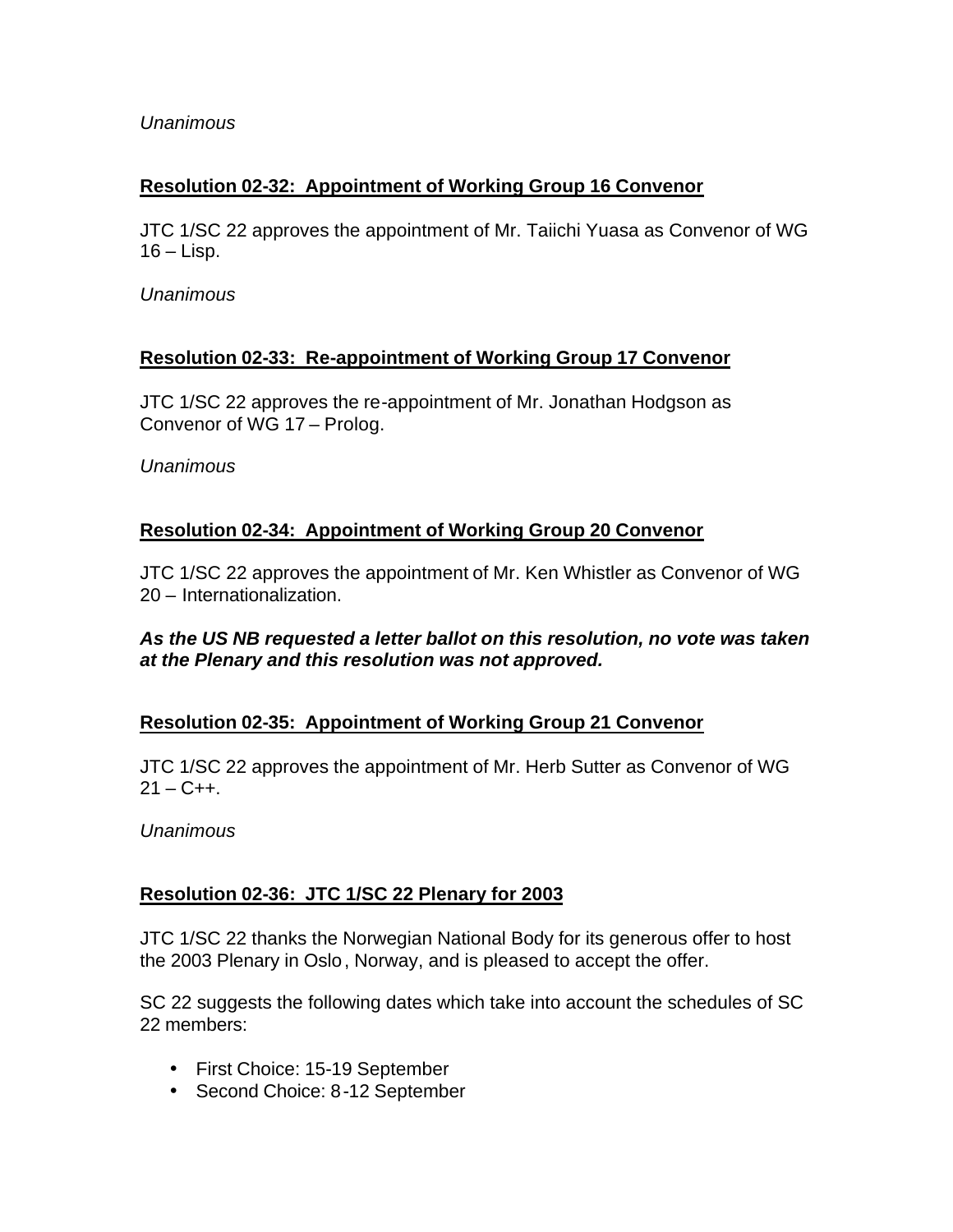## **Resolution 02-37: Future JTC 1/SC 22 Plenaries**

JTC 1/SC 22 thanks the National Bodies listed below for their tentative offers to host future SC 22 Plenaries and accepts the following tentative meeting schedule:

- 2004 TBD
- 2005 Canada
- 2006 UK

*Unanimous*

## **Resolution 02-38: Appreciation: Ann Bennett**

JTC 1/SC 22 expresses its gratitude and appreciation to Ms. Ann Bennett for her years of service as SC 22/WG 4 Convenor and congratulates her on a job very well done. Especially noted is her sensitivity to all participating nations, her coordination with other working groups, and her leadership in getting COBOL to the verge of publication.

*Acclamation*

#### **Resolution 02-39: Appreciation: Don Nelson**

JTC 1/SC 22 expresses its gratitude and appreciation to Mr. Don Nelson for his past service as SC 22/WG 11 Convenor and his years of service as Project Editor for ISO/IEC 1989, COBOL (scheduled to be published by year's end), and wish him all the best in his retirement.

*Acclamation*

#### **Resolution 02-40: Appreciation: Martin Schoenhacker**

JTC 1/SC 22 expresses its gratitude and appreciation to Mr. Martin Schoenhacker for his years of service as SC 22/WG 13 Convenor and congratulates him on a job very well done with the work of Modula-2.

*Acclamation*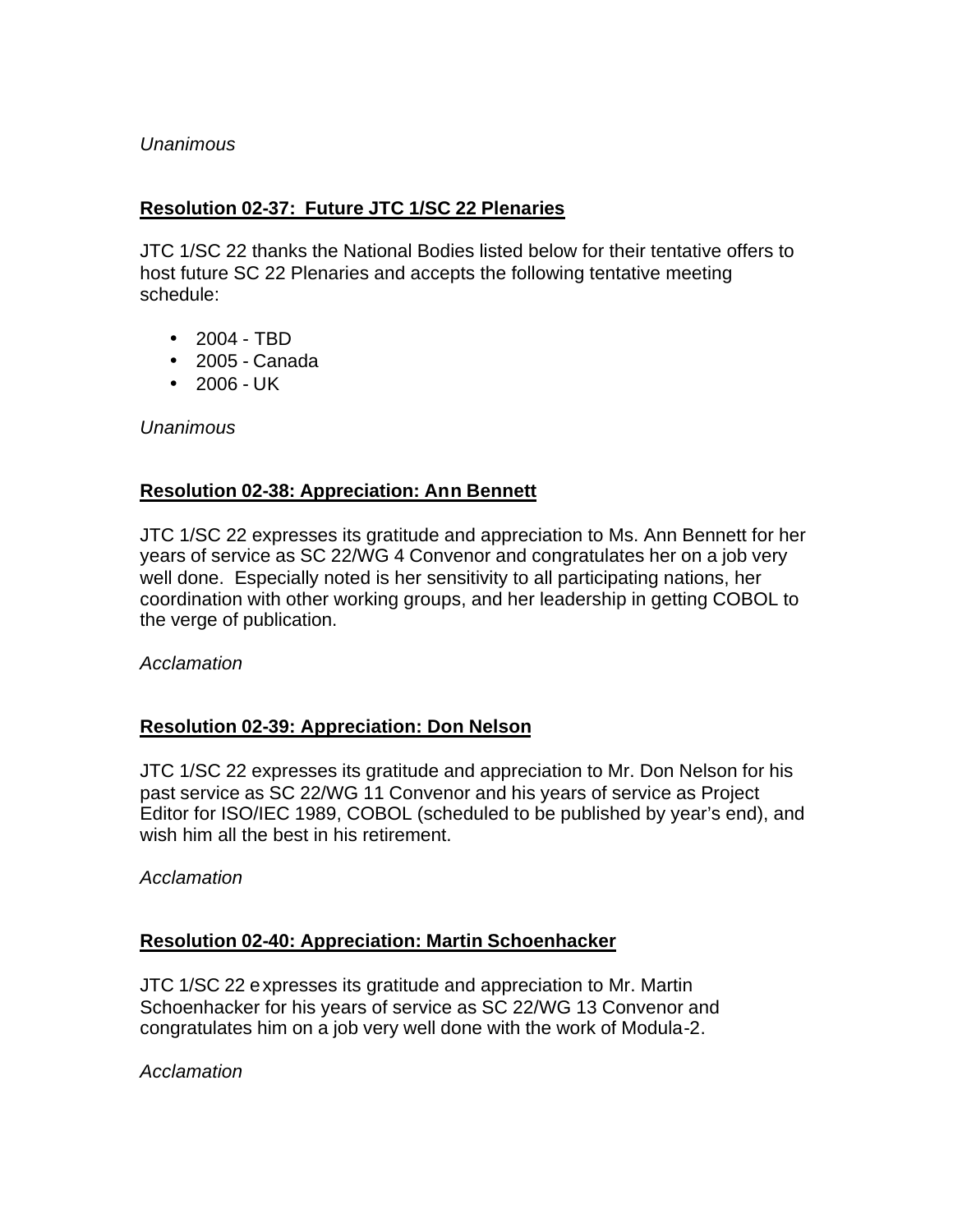## **Resolution 02-41: Appreciation: Pierre Parquier**

JTC 1/SC 22 expresses its gratitude and appreciation to Mr. Pierre Parquier for his years of service as SC 22/WG 16 Convenor and congratulates him on a job very well done with the work of Lisp.

*Acclamation*

## **Resolution 02-42: Appreciation: Arnold Winkler**

JTC 1/SC 22 expresses its gratitude and appreciation to Mr. Arnold Winkler for his years of service as SC 22/WG 20 Convenor and congratulates him on a job very well done in the area of Internationalization.

*Approve - 8 (Canada, Finland, Germany, Japan, Netherlands, Republic of Korea, UK, USA) Disapprove – 1 (Norway) Abstain – 0*

*Secretariat's Note: Following the meeting, the Norwegian National Body contacted the SC 22 Secretariat and stated that it votes to approve this appreciation resolution.* 

# **Resolution 02-43: Appreciation: Tom Plum**

JTC 1/SC 22 expresses its gratitude and appreciation to Mr. Tom Plum for his years of service as SC 22/WG 21 Convenor and contributions to many SC 22 Plenaries, and congratulates him on a job very well done with C++.

*Acclamation*

#### **Resolution 02-44: Appreciation: Ad Hoc Convenors**

JTC 1/SC 22 expresses its gratitude to its Plenary Ad Hoc Convenors; Mr. John Benito (Coded Character Sets), Mr. Stephen Michell (Future of SC 22), and Mr. Jon Diamond (Input to JTC 1) for their work during the week.

*Acclamation*

# **Resolution 02-45: Appreciations: General**